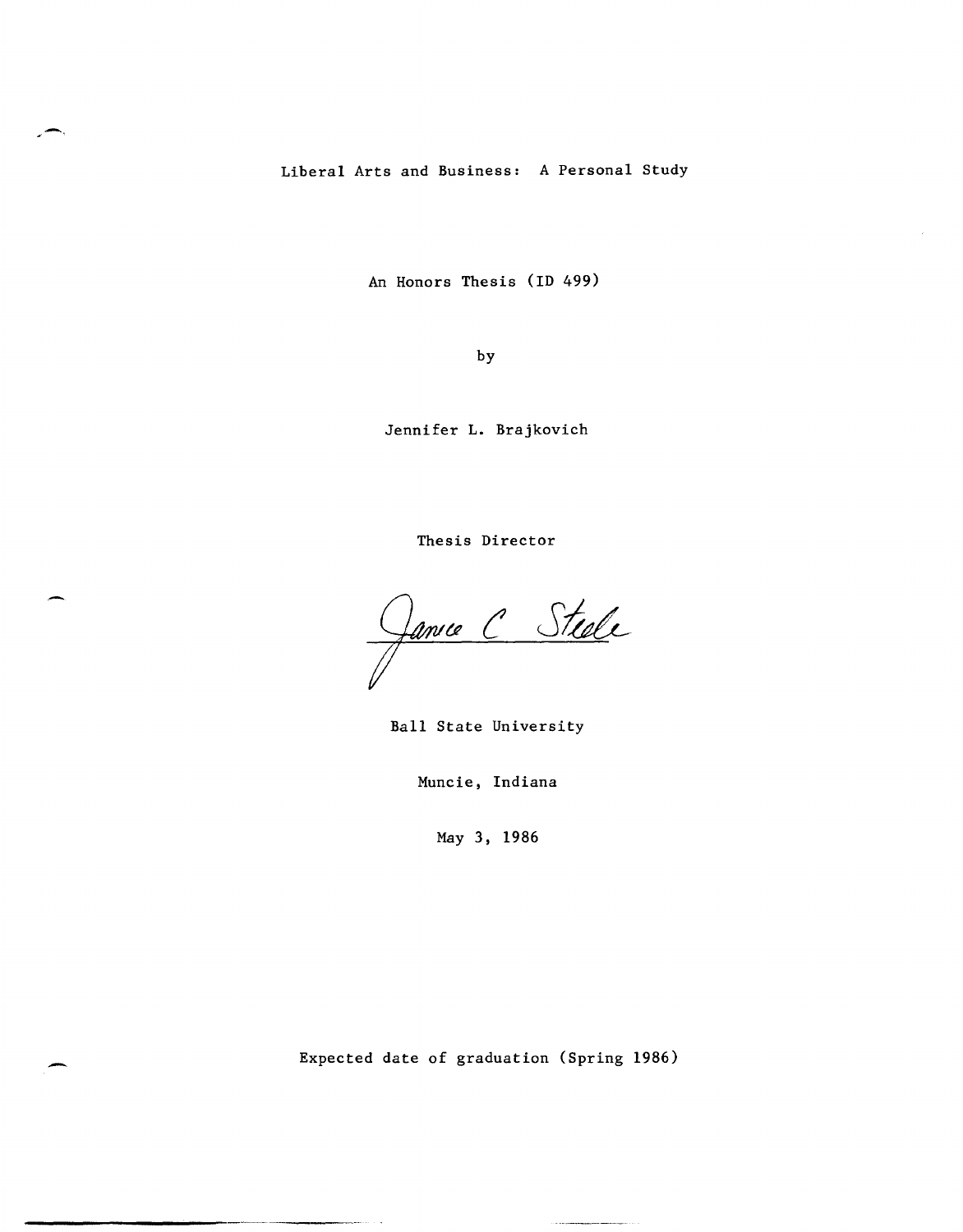SpCo!' I hesis 1 T • 1'- .. -~

,-,

## **TABLE OF CONTENTS**

## Introduction

| Assessment of Business Schools. page 2                       |  |
|--------------------------------------------------------------|--|
|                                                              |  |
| Assessment of Corporate America's Vision. page 5             |  |
| What They Want. page 6<br>Ways to Fulfill The Vision. page 6 |  |
|                                                              |  |
| Innovative Liberal Arts/Business Programs. page 12           |  |
|                                                              |  |
| Bibliography                                                 |  |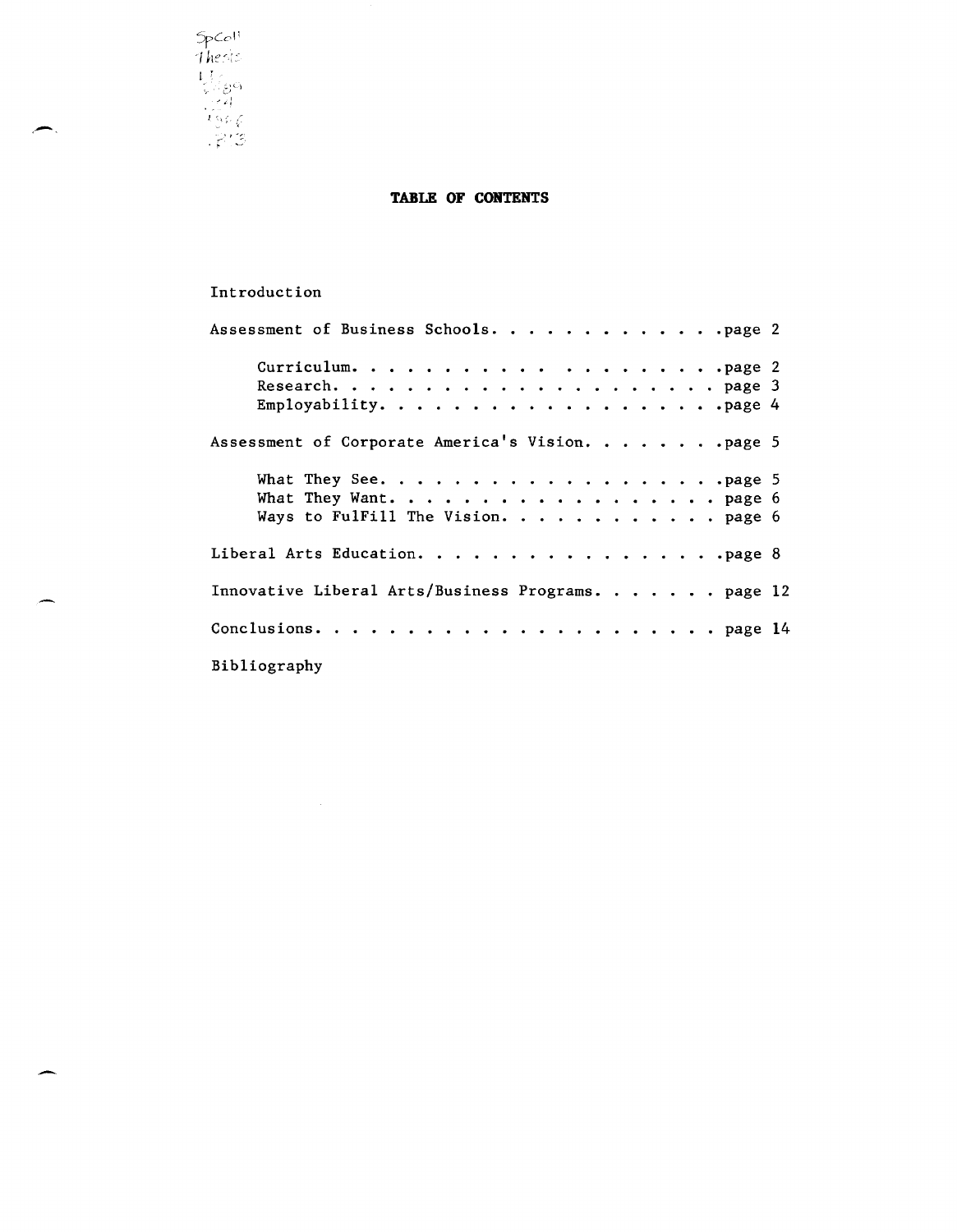#### INTRODUCTION

-

-

As an Honors College student and an accounting major, I feel I have experienced the best of both worlds in my studies here at Ball State University. Ball State's honors program spurred my love of the classics and culture and re-emphasized my dedication to lifelong learning. I learned to analyze issues and communicate ideas in both written and verbal form. I learned to appreciate all sources of knowledge for knowledge's sake and to seek out the many and varied opportunities to learn that a university environment could provide. The College of Business, particularly the accounting program, has challenged me to become familiar with the intricacies of the corporate world. The world of business is something that I find fascinating; the opportunities seem endless. What follows, then, is what I term a "personal study" of the liberal arts and business. Is there or should there be a connection between liberal arts and business? I strongly believe there is a valid connection between these two disciplines. In my opinion the corporate world cannot deny the need for people with the attributes that a liberal arts education can provide. It was my hope, when undertaking this project, to find that I am not alone in this belief.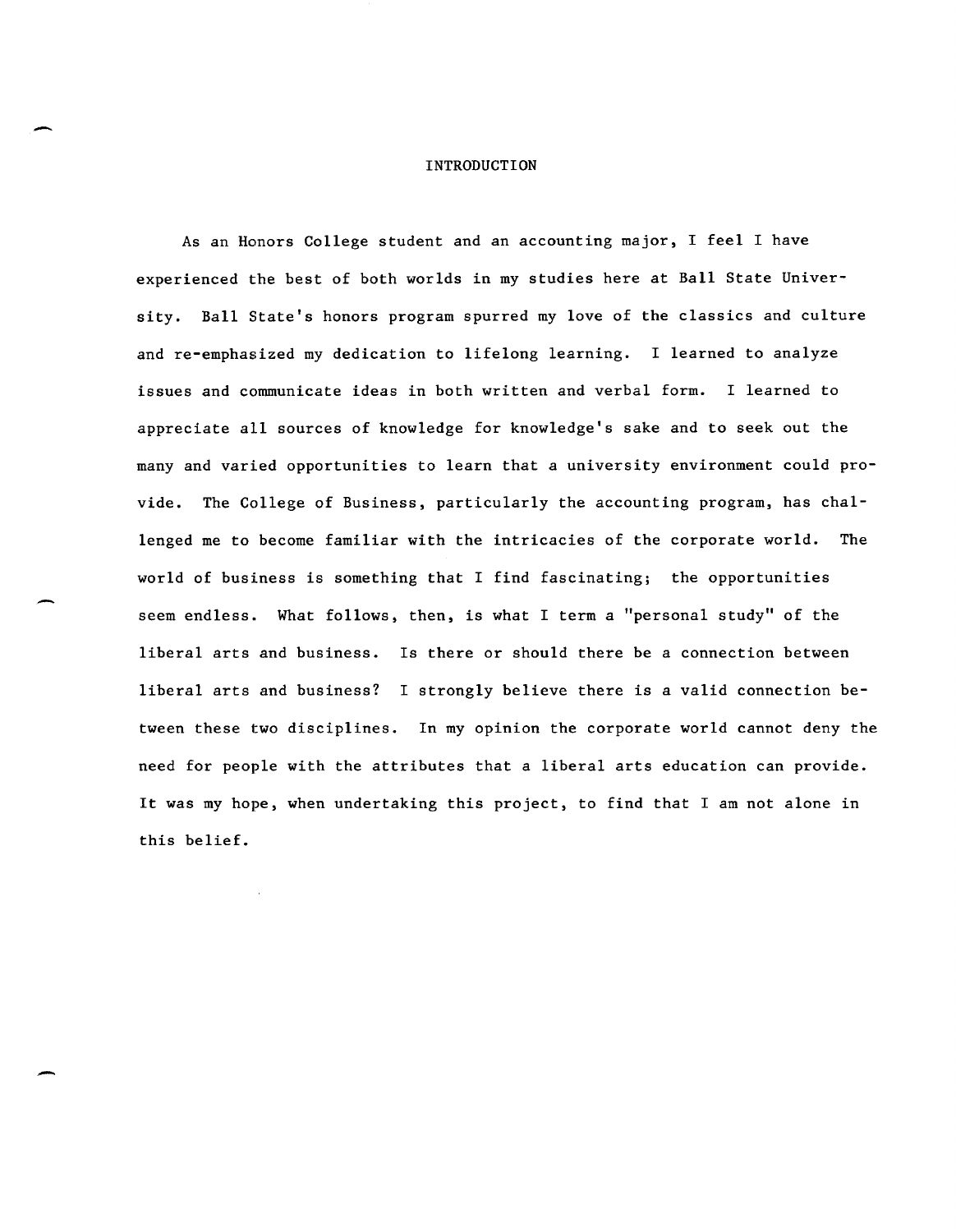#### ASSESSMENT OF BUSINESS SCHOOLS

If the United States is losing its footing in the competition for world markets, some of the blame may lie with the graduates of our business schools.<sup>1</sup>

There have been increasing concerns about the missions and goals of our business schools. Graduates of business schools are found to be unprepared or at least ill-prepared for what lies ahead of them in business careers. Criticism has been leveled at business schools for failure in curriculum, research, and employability of graduates. Considering the vast increase in the number of business students in the last decade, these seem to be valid concerns for both educators and professionals .

. -

Curriculum! Today's business school curriculum has been under fire recently from several business journals for producing short-sighted executives. The assessment of business schools by these publications has concluded that schools have overemphasized finance and quantitative methods and underemphasized operations, strategic planning, and human resources. Classes are number-oriented instead of people-oriented. Students are taught to memorize theoretical answers, but not to formulate practical solutions to real-life problems. As a result of this perspective in business schools, students tend to forget that there are people, products, and services behind those numbers. "There is too much concentration on fact gathering or technique learning which deal with evaluating the tangible aspects of business. Not enough time is spent on teaching students how to think, analyze, and deal with the intangible aspects of business such as people, productivity, quality,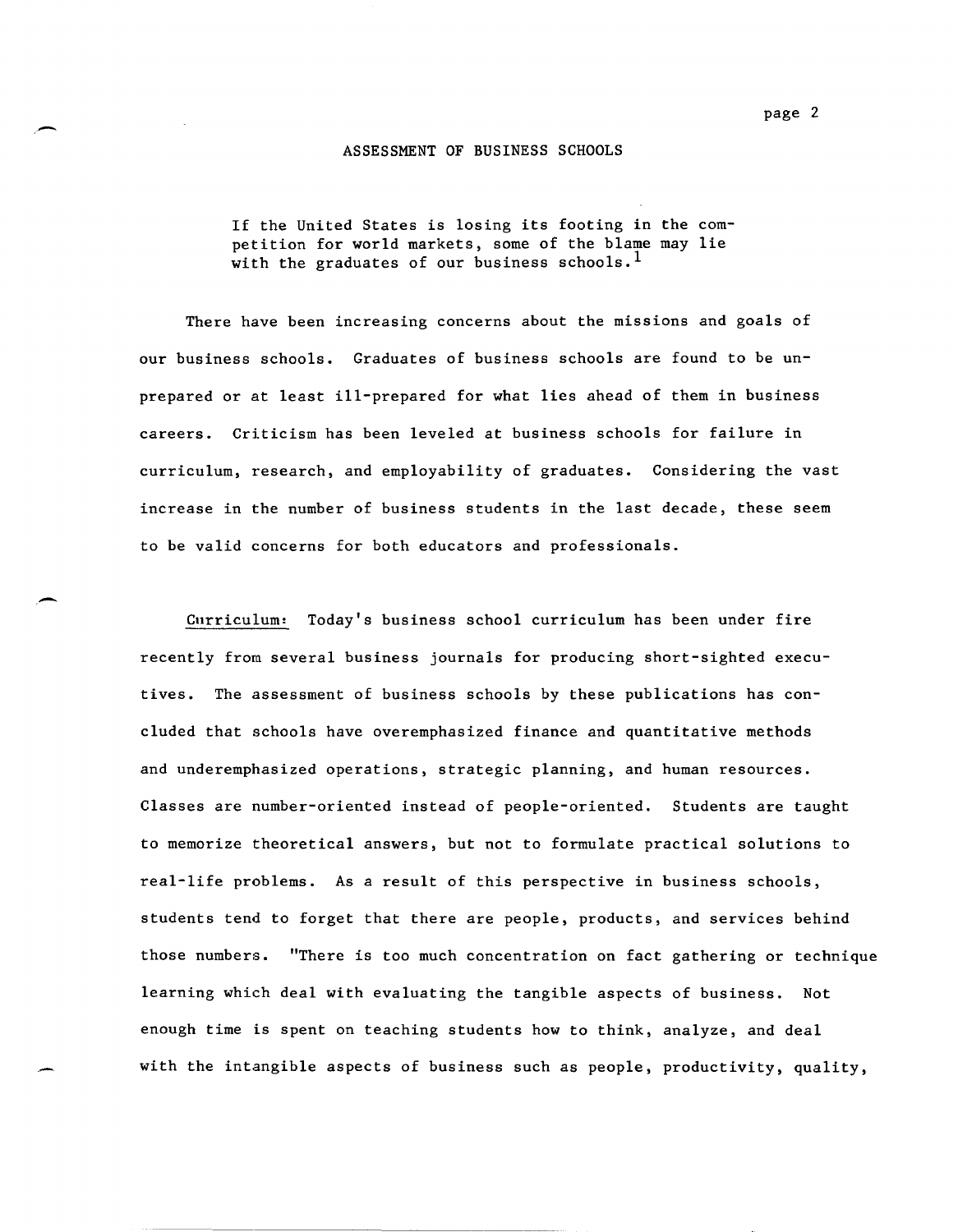page 3<br>and product value."<sup>2</sup> Short-sighted executives are also a result of narrowly defined majors on the undergraduate level:

> Business schools, in general, have done a fine job of creating good financial students and financial executives. However, more emphasis should be given to other functional areas such as manufacturing, technology, human resources, and strategic planning to build the curricula in those areas.<sup>3</sup>

Research: The lack of original research in business schools has been under attack since early reports of the 1950's. In response to increasing criticisms of narrow curriculum and teaching orientations, a much greater emphasis was placed on academic research. Business schools adopted traditional means to tenure faculty - the way to obtain tenure fast was to publish. Many schools now have research requirements for their faculties. However, these requirements seem to address the quantity of research done rather than the quality. As a result, research volume is up while applicability to the world is down. Theoretical research vs. applied research has become a noted argument. Academic business journals have increased significantly in the past ten years. However, they have remained mostly "in-house" vehicles rather than a means of communicating with business leaders. "The serious policy issues tend not to be addressed in academic journals."<sup>4</sup> Rather, it seems that in order to fill their publication requirements, faculty must search for noncompetitive issues on which they can demonstrate "scholarly expertise" through narrow hypothesis and often irrelevant data.

> For the most part. . . the research in business administration during the past twenty years would fail any reasonable test of applicability or relevance to consequential management problems or policy issues concerning the role of business nationally or internationally.<sup>5</sup>

The assessments of business journals have not concurred that all research by business faculty is worthless, just profoundly overemphasized.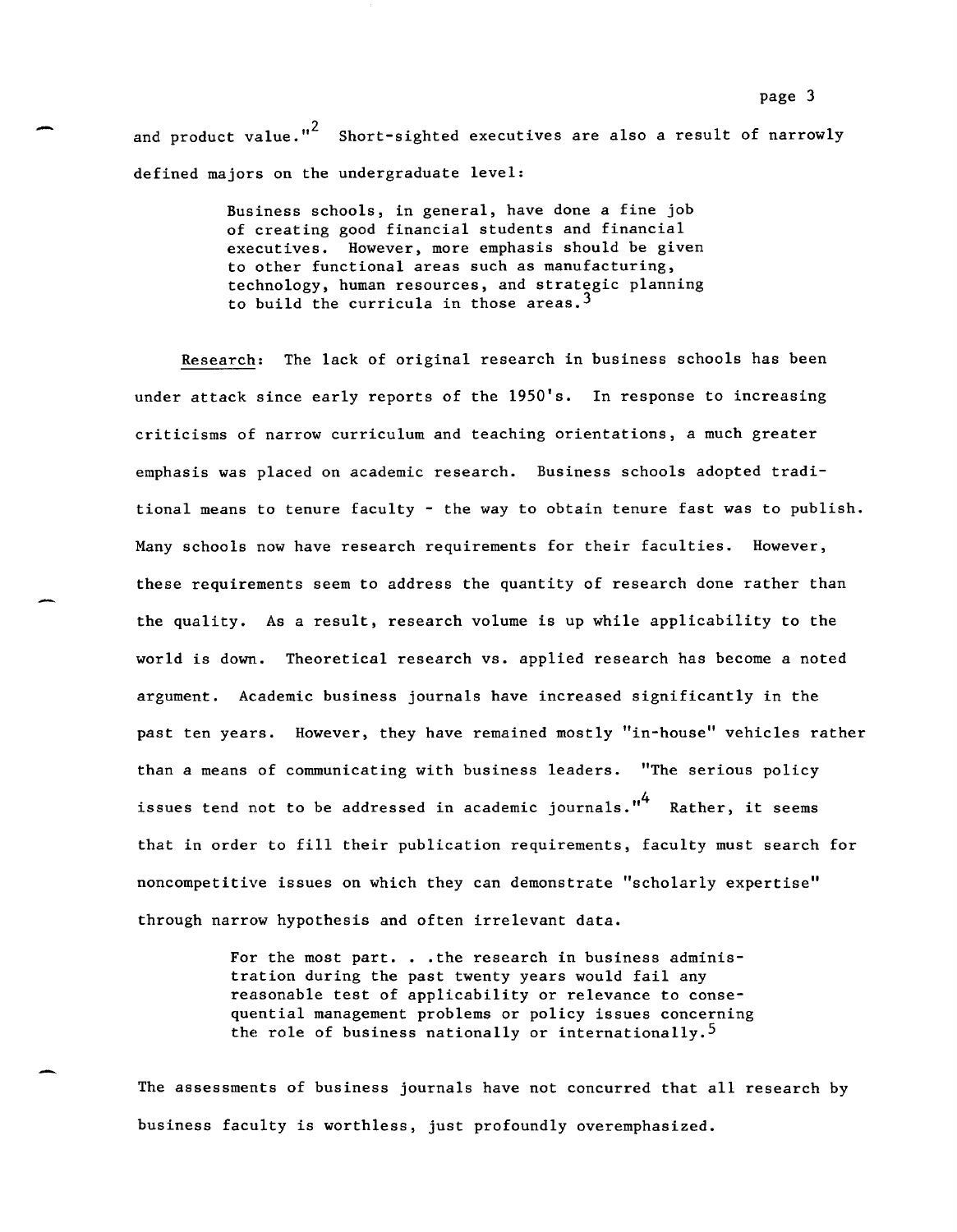page 4

Employability: In an article for Personnel entitled "How Well Do Business Schools Prepare Graduates for the Business World?", Gary Benson tells us that the current crop of business school graduates are facing a dilemma: even though they have met all the educational requirements for a business degree, they can't find jobs. This idea magnifies when we include MBA graduates. Says Elizabeth Fowler, "The business world concensus is that there is an oversupply of MBA's whose quality is questionable.  $\cdot$  .<sup>16</sup> Benson also states that 50-70% of graduates will change their employment either on a voluntary or non-voluntary basis within three years after they start postgraduation  $i$ obs.<sup>7</sup> The Business Programs Office of the University of Wyoming did a study which revealed that the cause of this problem may well lie in the curricular design and course offerings of business schools and their relative perspectives. Business school "number-crunchers" are simply not as employable as graduates who are prepared with a broader-based program that includes operations management. Jack Reichert, Chairman of Brunswich Corporation, says, in defense of small business or entrepreneurial programs, "Many executives applaud any movement away from a numbers-crunching orientation at Business Schools. These courses at least put an emphasis on people management and that's healthy."<sup>8</sup>

-

-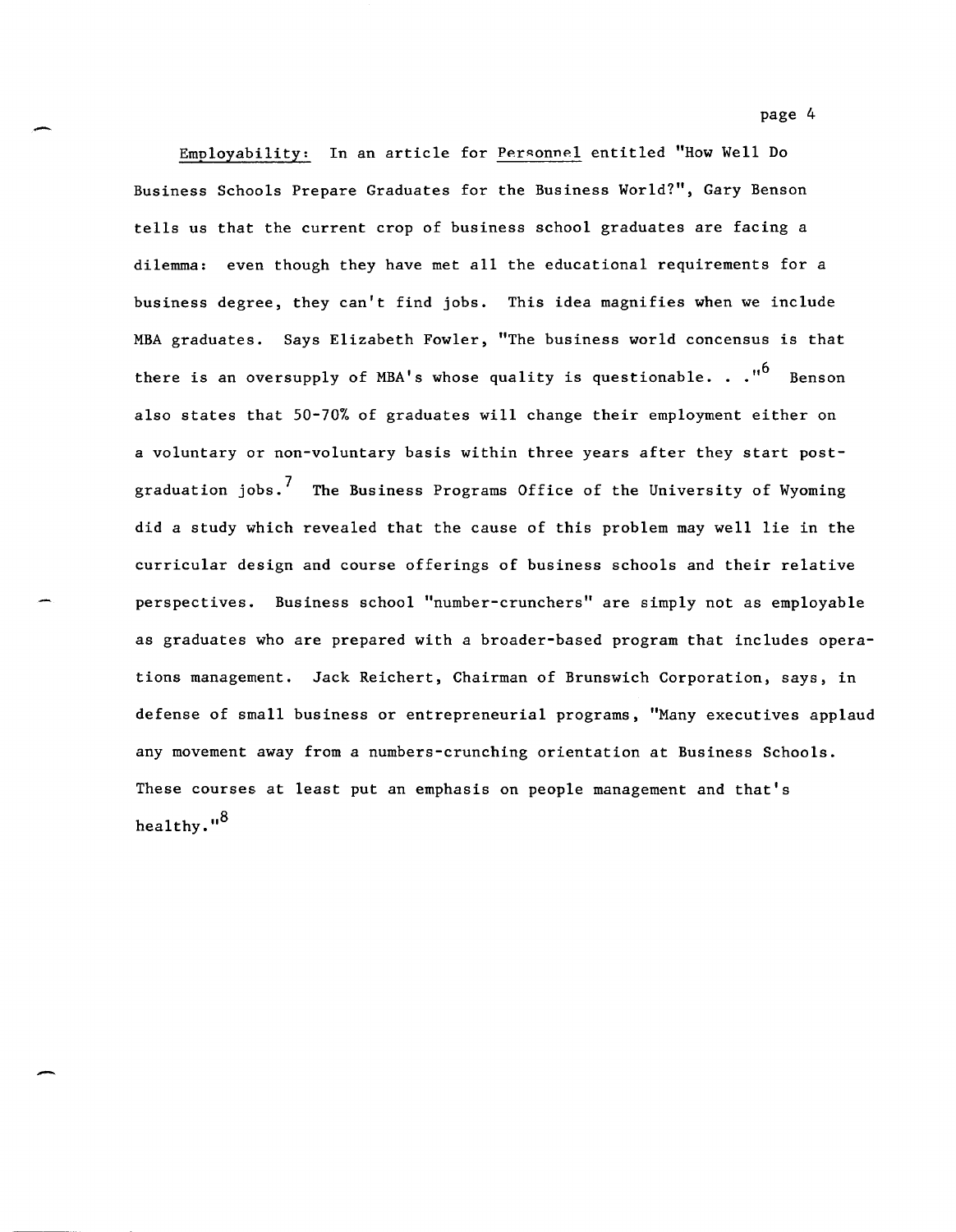#### ASSESSMENT OF CORPORATE AMERICA'S VISION

-

-

The apparent disappointment of the corporate world in the graduates of today's business schools may reflect a more critical view of U. S. business itself.

What They See: Business leaders are not satisfied with today's graduates for many reasons. First, business schools fail to stress "people-skills". Consequently, students do not have the ability to communicate and to work well with other people. They rely excessively on mathematical skills to apply to theoretical situations, and have a high level of expectation for promotions. 9 Critics also say that these students have been well trained in quantitative analysis, but fail to see a need for qualitative factors and value judgements. "Graduates seem inept and uncomfortable where they must balance corporate and social goals. $1^{10}$ This is largely due to a lack of attention to inter-personal relationships and the development of the individual. It is often said that people who fail in business, fail not because of lack of technical skills but rather because of lack of people skills. Business sees far too many students who have all the intellectual and technical skills to be successful, but are unable to communicate their ideas and conclusions. Another common criticism of business graduates and, later, executives is the fact that they are trained to look only at the short-run results. Students are taught to view management from a theoretical and financial standpoint. This approach severely limits creativity and the ability to see problems through a longrun prospective.

In the midst of today's recession, it seems that foreign competition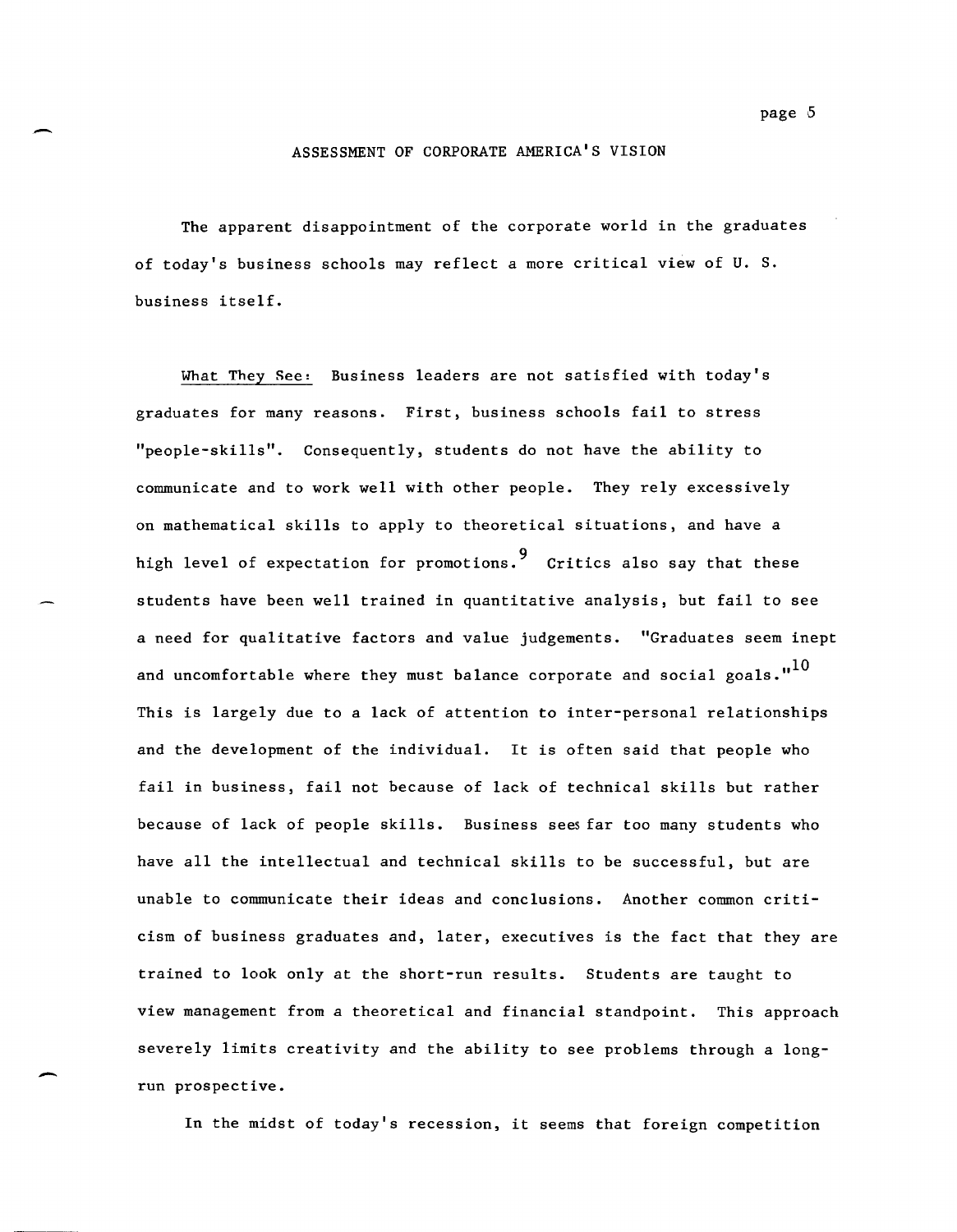is getting the best of the American Corporation. Therefore, says Larry Hastic, Vice-President of Corporate Development of the Bendix Corporation:

> When business people who have graduated from business schools are viewed as being short-sighted, not global, not socially sensitive, and not culturally attuned- it is a national disgrace that we business and academic leaders allow ourselves to squander a precious resource: the creative minds of business oriented individuals in the academic world.  $^{11}$

What They Want: What is the magic formula for producing business graduates? Obviously, there are many, and none of these theories are fool-proof. However, there are a few areas where business schools can be more effective. Corporate leaders have consistently requested: the ability to communicate, to think and to analyze, to deal with uncertainty, to be creative, to make decisions, to motivate, to relate theory to practice, to lead and inspire subordinates, to work effectively with peers and superiors, and to take a broader, more humanistic view of the corporation. Furthermore, the inefficiency of business students can also be reversed by teaching students how to learn and how to commit themselves to continued lifetime education and development.<sup>12</sup>

Ways to Fulfill The Vision' Perhaps business schools do not deserve all the blame. If businesses have been disappointed in the business school graduates, perhaps they need to research other alternatives. To facilitate the improvement of the quality of graduates, CBS has recently announced a \$750,000 grant for the purpose of establishing a Corporate Council on the Liberal Arts at the American Academy of Arts and Sciences in Cambridge, Massachussetts. This project is under the chairmanship of President Emeritus of CBS, Frank Stanton, and is joined by eight other companies-- American Express, AT&T,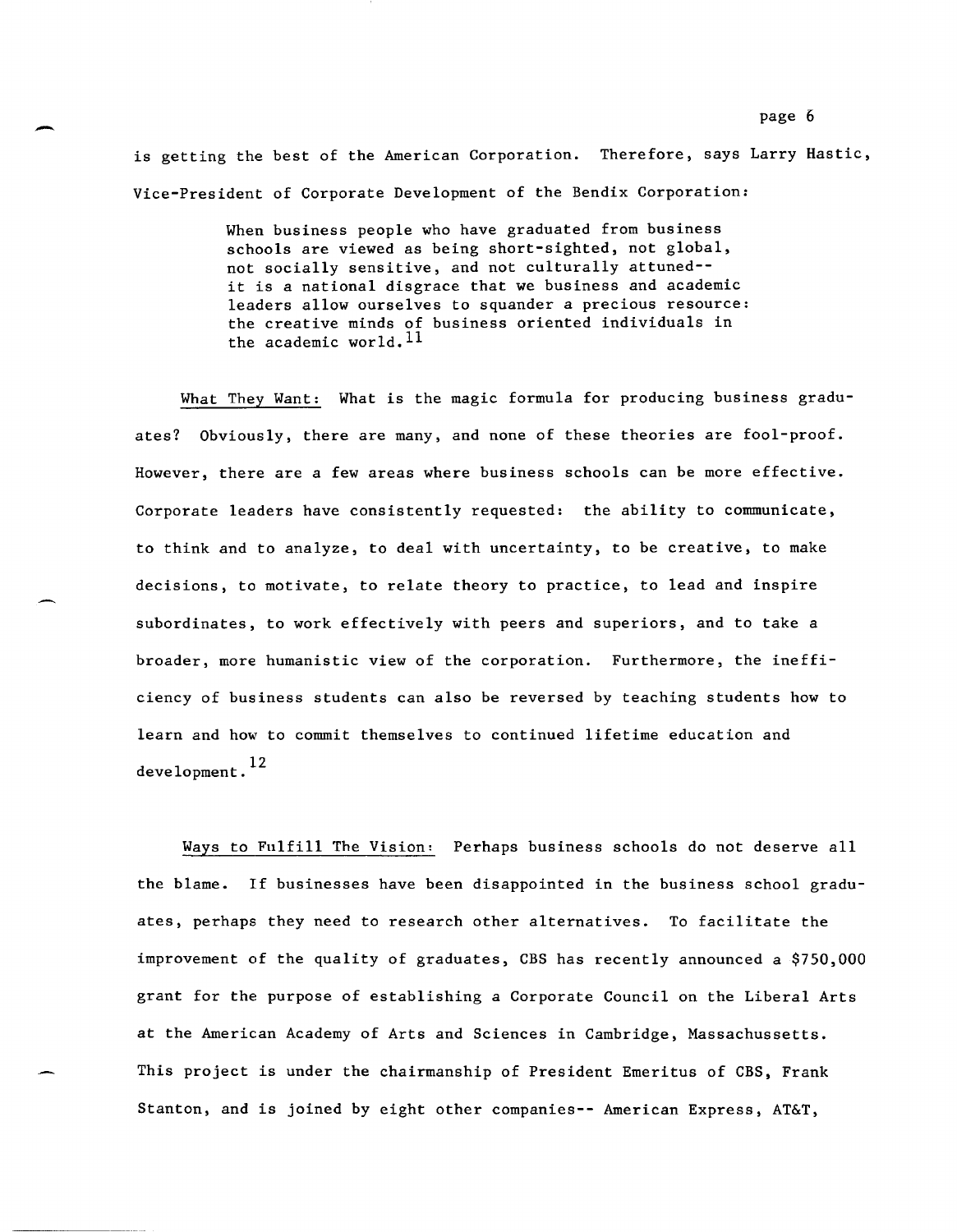Exxon, General Foods, General Motors, Honeywell, Johnson & Johnson, and the Prudential Insurance Company. According to an address given by Thomas H. Wyman, Chairman of CBS, Inc.:

.,-

,-

-

Our goal was to establish a resource for examining the influence which a liberal arts educational background has on effective business leadership. . . We felt that the work of the Council would encourage liberal arts institutions. . .by putting into better perspective for students and their parents the specific strengths of liberal arts education as they relate to the corporate world. . .And we see it as an expression of corporate interest in the relationship of liberal arts to business. 13

Undertakings such as the CBS Council on the Liberal Arts show not only the corporate world's concern for quality education for business executives, but also the willingness to help in the development of better programs.

Interestingly, the recent CBS project is not the first to suggest a relationship between liberal arts and business. In 1959, studies by the Carnegie Foundation and the Ford Foundation on American business education reported several observations. Among these findings was one stating, "there is a tendancy to lose sight of the importance of general background in a student's preparation-- perhaps suggesting that a more liberal arts background is desirable." $14$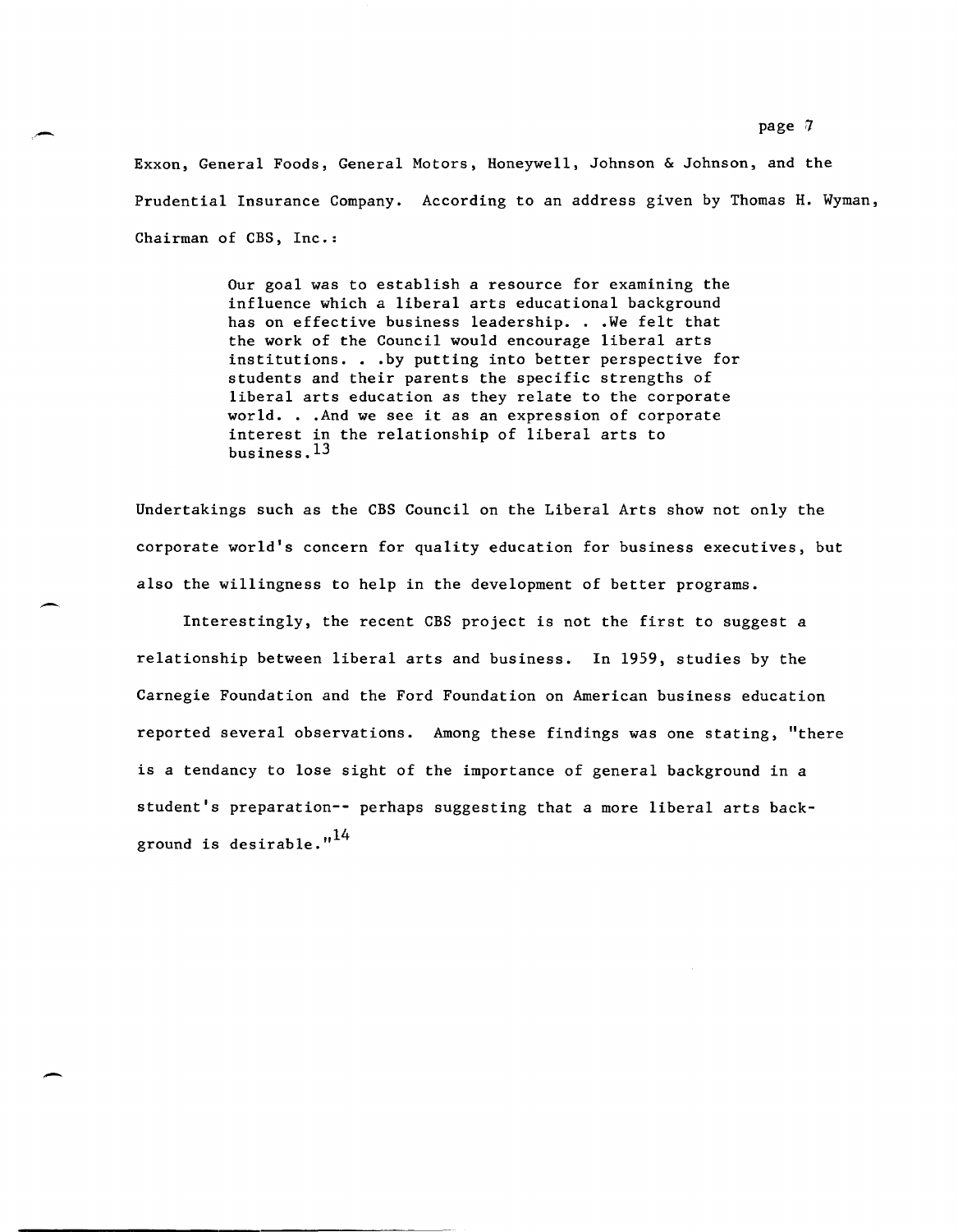#### LIBERAL ARTS EDUCATION

Thirty year old studies and recent reports have acknowledged the value of liberal arts education to the business world. Reverend Theodore Hesburgh, President of Notre Dame recently wrote:

> As we go from a goods-producing to an informational processing economy, from hierarchial management to decentralized entrepreneurship, from lifetimes at one desk to multi-faceted careers, we come to prize more and more those whose education has been concerned with the shared human experience of the community,.  $\ldots$  of time, of nature, of value, of symbol, and of belief. <sup>15</sup>

What are the attributes of liberal arts education? Thomas Wyman lists:

- An open, enquiring, and flexible mind  $\mathbf{A}^{\text{max}}$
- The possession of broadly applicable skills
- The exercise of individual judgement- sensitive and thoughtful
- The adaptability to change
- An affection for the arts
- The ability to write and to speak clearly- and to read.

I would add to those:

The ability to define, research, and analyze a problem and to present logical, articulate conclusions.

What seems especially evident from the research is that the desired traits businesses look for in graduates and the attributes of liberal arts education are quite similar.

> We need students who have a broader perspective- who understand history and how to use it, who understand other cultures and how to relate to them, who understand political science and how to interface with politicians and government and who understand technology and how to capitalize on it.  $16$

Not only does this viewpoint advocate the specific courses of study within the liberal arts, but also the very type of education required by liberal arts institutions. The report by the Carnegie Foundation and the Ford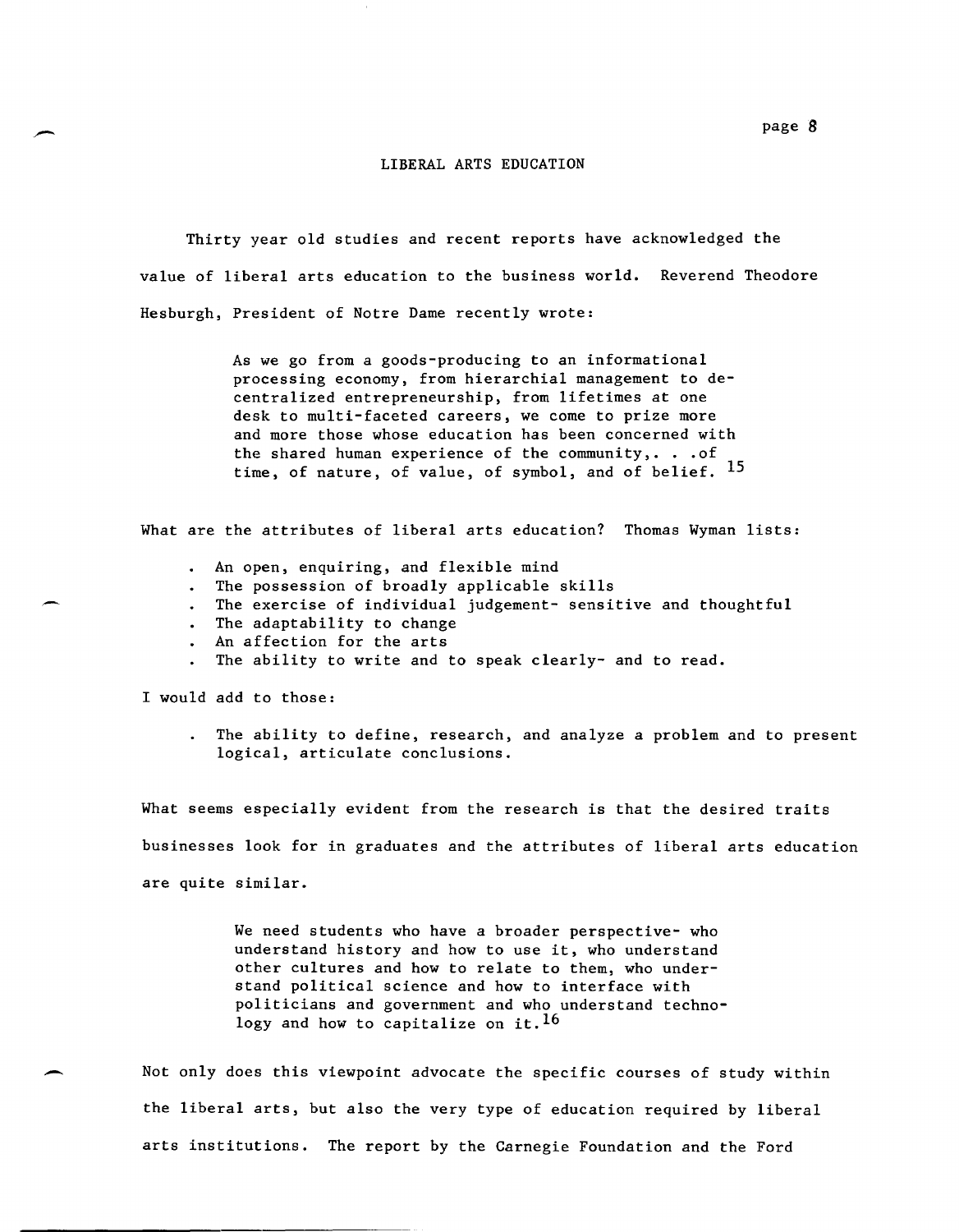Foundation in 1959 spoke of education as self-education that must be continued throughout life. It also gave some insight as to how learning should take place. According to the report, less emphasis should be placed on detailed aspects of subject matter and more emphasis placed on developing problem-solving abilities to face dilemmas later in life.<sup>17</sup> Corporations feel there is a need for the study of history, science, culture, communication, and the humanities as a way to improve business skills. How can these courses give insight to business students? By learning about other cultures we help to alleviate our sense of "cultural imperialism". A sense of history allows students to better analyze and adjust to future changes. The study of science encourages innovation. Humanities and communication improve our dayto-day dealings with people.<sup>18</sup> It is not the subject matter but the process of learning these subjects that produces the desirable attributes of liberal arts students.

The University of Wyoming sent a survey questionaire to personnel managers of 175 of the largest employers in Wyoming. Data was collected on which factors or skills were most important in helping graduating business students gain employment. Both oral and written communication skills were found to be most important, next was work experience, energy level, technical competence, and persistance/determination. Interestingly, of secondary importance to these managers were factors such as: degree held, *CPA,* and  $\arctan \frac{19}{18}$  Perhaps the academic community is putting too much emphasis on these secondary factors and not enough on communication skills. This is one of the conclusions drawn by the University of Wyoming's report.

Another enlightening study was done by the National Institute of Education on the subject of college students' scores on standardized tests used for graduate and professional schools admission. According to this report, scores fell from 1964 to 1982. Of more importance, however, are

-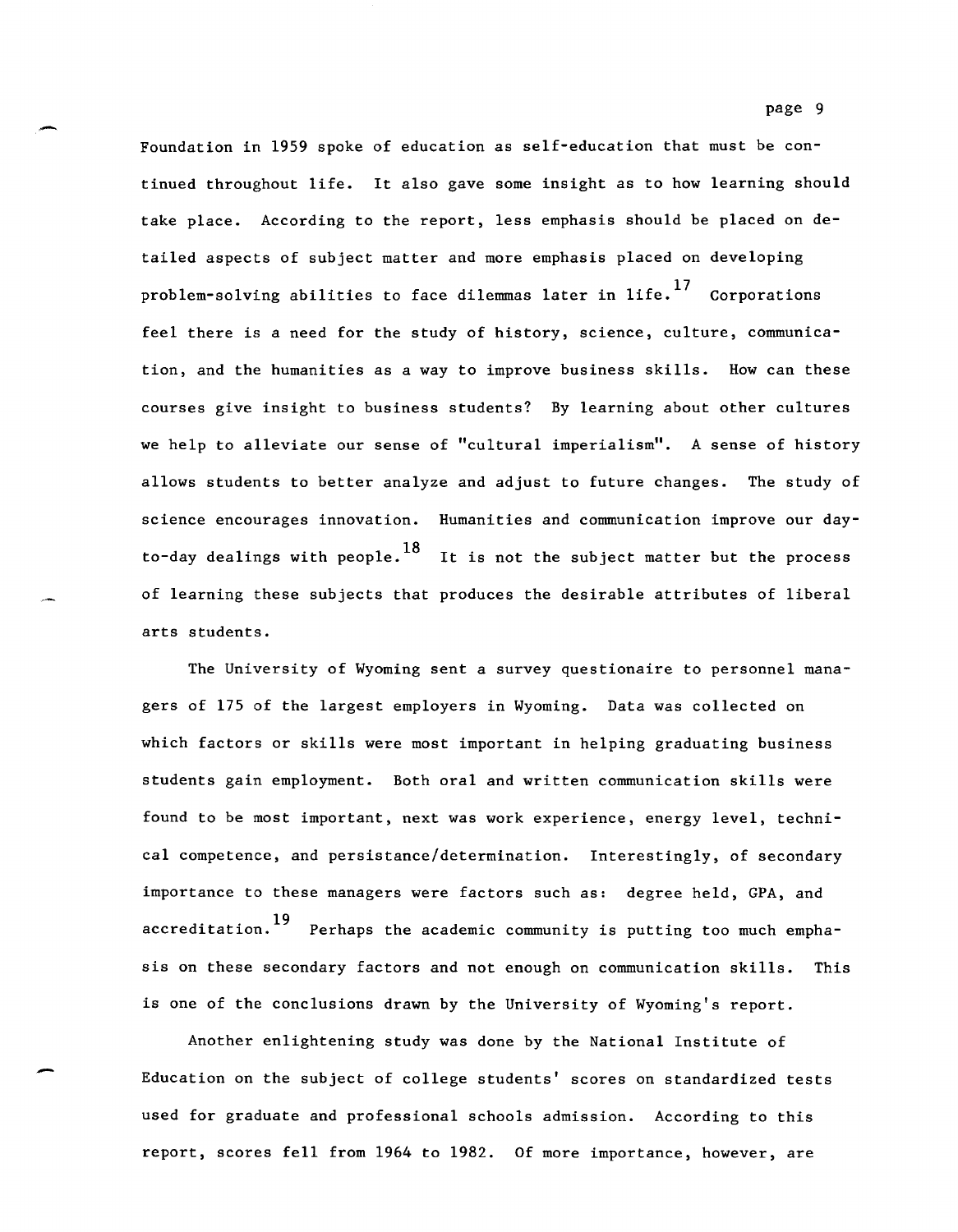some of the reasons cited for this decrease in scores. "The reason seems to be that students who major in the professional and occupational disciplines, which have grown rapidly since the 1970's, have lower scores than do arts and science majors."<sup>20</sup> The report was prepared by Clifford Adelman, a senior associate at the Institute for the agency's Study Group on the Condictions of Excellence in American Higher Education. Mr. Adelman felt that factors such as race, sex, religion, etc., did not have an effect on test score changes. He felt the undergraduate major of the student was the best source of the change. Professional fields including business majors, were found to "consistently underperform" more traditional liberal arts majors. According to Adelman, "The arts and sciences. . . are 'characterized by formal thought, structural relationships, abstract models, symbolic languages, and deductive reasoning'. $1^{21}$  To emphasize the difference in scores as they relate to majors, it was found that in 1981-1982, "the mean score of philosophy majors on the verbal portion of the  $G.R.E.$  was 17.6% higher than the overall mean.. . and business-administration majors scored 9.1% below the mean." $^{22}$  It seems to follow that the better backgrounds for communication skills are found in

-

-

Two additional sets of findings are relevant to the liberal arts and business issue when viewed together and in concert with Thomas Wyman's address. First, there has been a steady decrease in liberal arts majors. The National Center for Educational Statistics states: ". . . 'during the 15 year period ending 1981-1982, the undergraduate majors of college students shifted significantly. There was a discernible movement away from. . .traditional arts and sciences, while the number and percent of students who majored in business and management. . . increased substantially'." $^{23}$  Two facts actually are stated here. Not only is there a decrease in liberal arts education, but there is

liberal arts curriculum rather than business school curriculum.

Page 10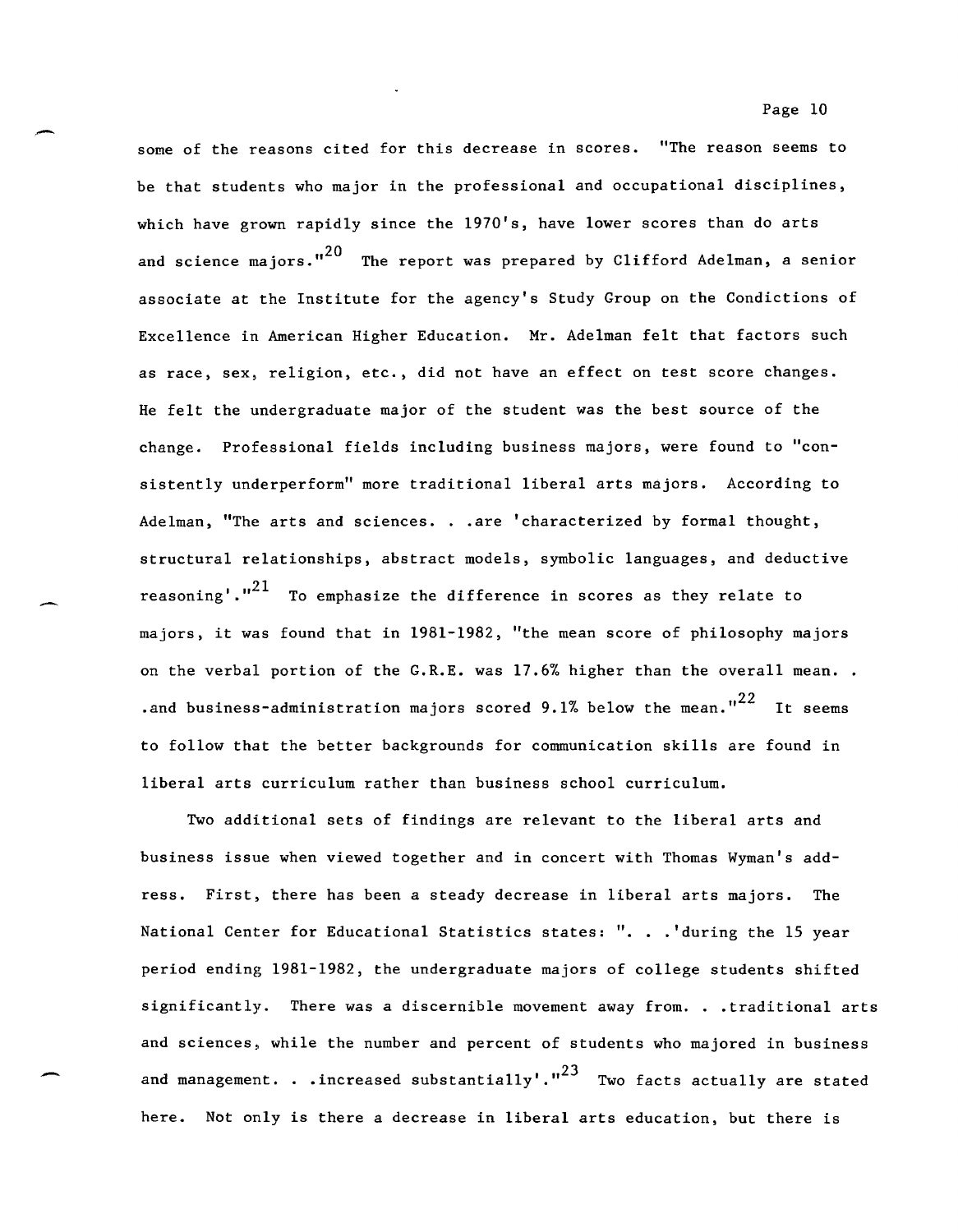also a marked increase in business majors. In 1982, the Cox Report on the American Corporation found that employees hired on the basis of a particular major, (finance, marketing, accounting) "result in executives who are not properly developed to assume general management responsibilities later on."<sup>24</sup> An underlying conclusion of the two reports may be that corporations have greatly added to their own dilemma by adopting hiring practices which encouraged an increase in business majors and a move from broad-based education to narrow fields of study.

-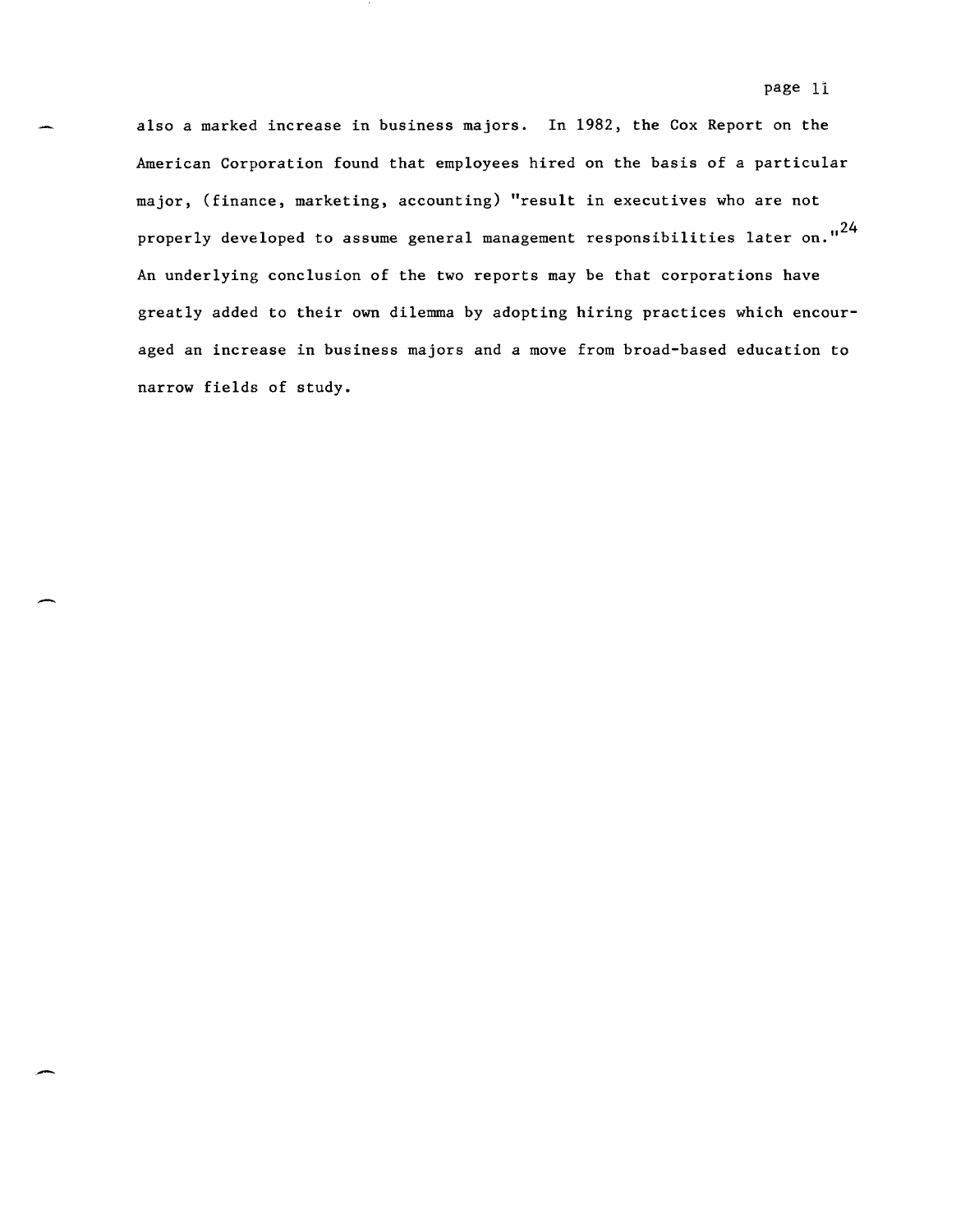#### INNOVATIVE LIBERAL ARTS/BUSINESS PROGRAMS

Fortunately, not all business schools have been deaf to the requests of corporations. Equally as fortunate, many businesses have followed up their own recommendations by changing their hiring practices and by developing further research projects. Three such collaborative ventures are detailed below.

Recently, Ball State University has joined several other universities and business schools in developing and implementing a program of study combining an undergraduate liberal arts major with a MBA in five years. The University of Arizona, University of Denver, University of Illinois, and Columbia University also endorse such a cooperative venture between liberal arts and business. The 3/2 program is designed to both capitalize on the resources of a liberal arts education while recognizing Corporate America's desire for technical business skills. In my opinion, this is an excellent opportunity to integrate the attributes of liberal arts and business education.

Increasing numbers of PhD's in liberal arts are now entering the business world. According to a report entitled, "Corporate PhD: Making the Grade in Business," by Carol Groneman and Robert N. Lear, "About half of the 13,000 or so humanities PhD's working outside colleges-- their traditional labor market- are now employed in business and industry." $^{25}$  The positions they hold range from advertising to banking to insurance. "While corporations have traditionally hired PhD's in economics or political science, they are now hiring more anthropologists, historians, philosophers. . .and others." $^{26}$  Although this report dealt with Doctorates instead of undergraduates, the basic idea seems to support the employability of graduates in the liberal arts. Business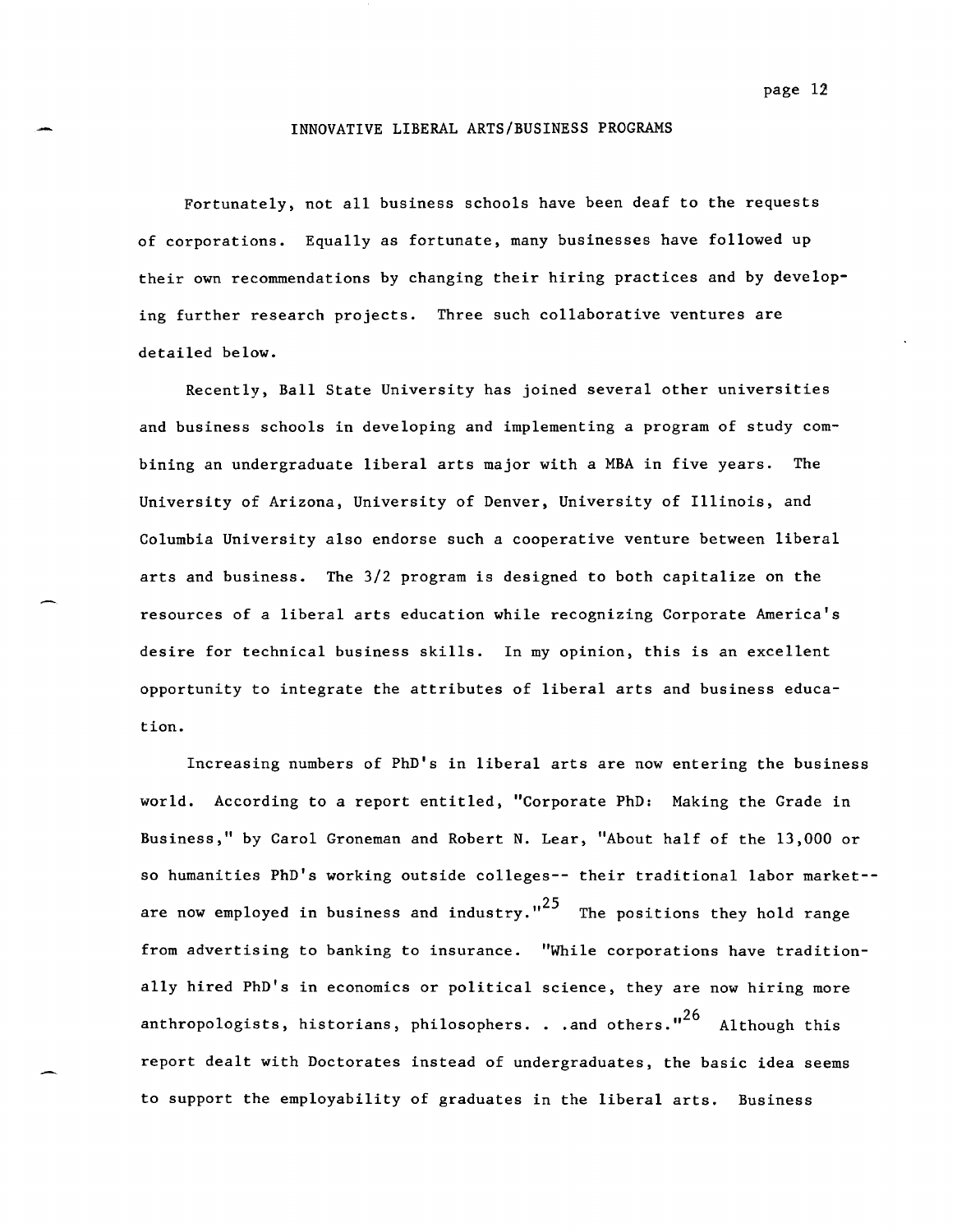corporations are slowly learning their mistake in seeking clones of their own executives:

> In their fear of bringing "weirdo" to Milwaukee, recruiters often end up with younger versions of the pinstriped policy makers they already have. The somewhat different recruits - the vibrant, interesting people- may be the ones who turn the company around in ten years.  $27$

CBS acted on their desire for better executives by developing an experimental Faculty-in-Residence Program for employee development. Among their first guests were four distinguished liberal arts professors including a historian, a professor of humanities, a sociologist, and an expert on the eighteenth century. "By casting the liberal arts in terms of real issues which affect CBS, the faculty members were able to facilitate the exploration of those issues for us- and for themselves." $^{28}$  Lectures on such topics as Plato, Dante, and Genesis were applied to everyday thoughts. The results were very enthusiastic. One employee wrote about the program: **"'I** once had a conversation with an artist who tried to explain to me that he didn't paint the trees, he painted the space between them. . . Thank you for helping me to see the space between the trees.'"<sup>29</sup>

 $\overline{\phantom{a}}$ 

-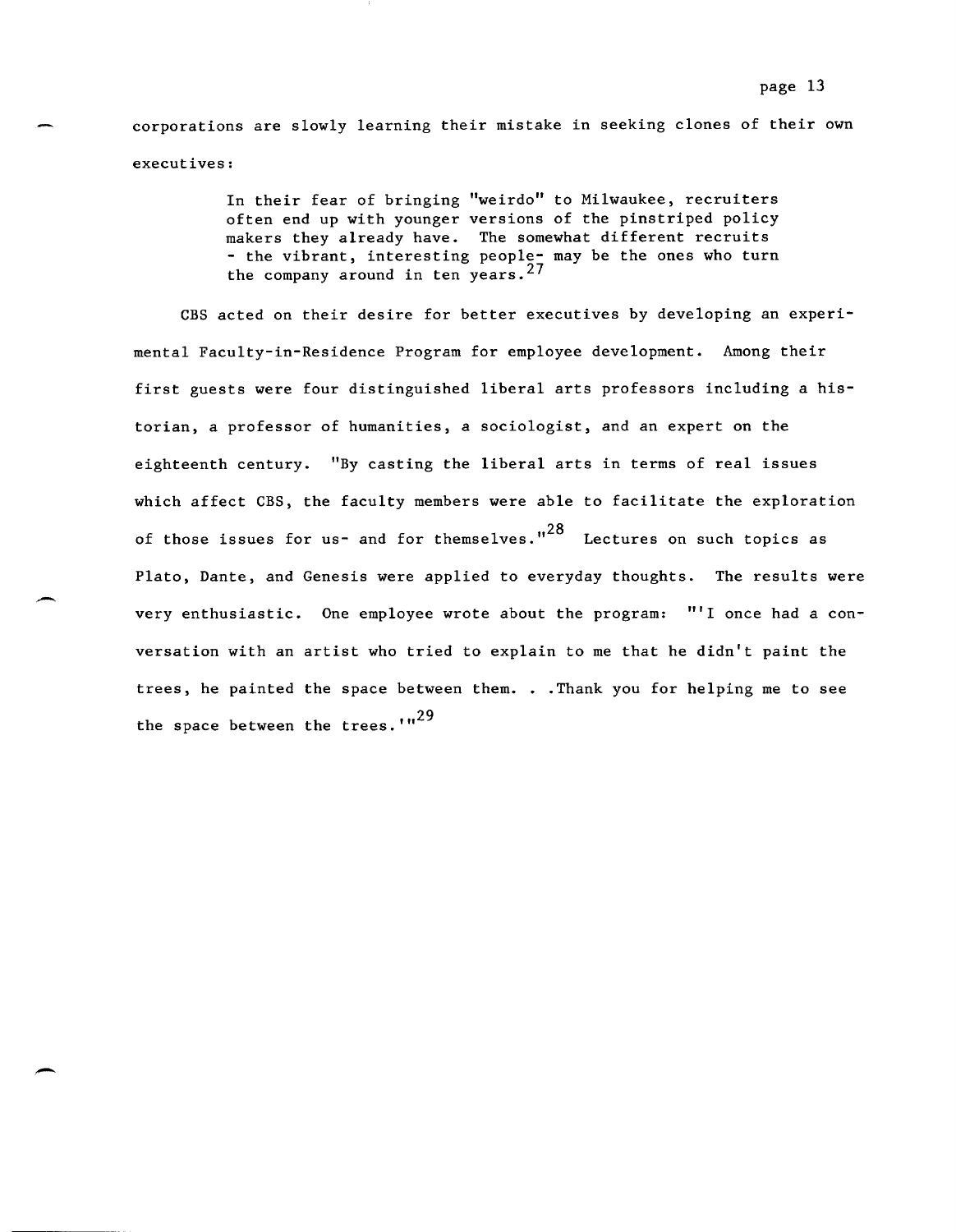## example 24 conclusions conclusions CONCLUSIONS

There is a need for more systematic research about the most appropriate educational background for employment in Corporate America. The offerings of business schools must be more relevant to actual business practice. Many universities such as Cornell, Stanford, and Columbia have already started "turning away from numbers and putting emphasis on operations management." $^{30}$ Colleges and universities must regain an emphasis on teaching and reevaluate incentive programs by rewarding good teachers instead of the volume of research done by faculty. This is not a call for business schools to become trade schools. Instead, there is a need to blend more general education with functional business courses in order to emphasize creativity and retreat from the narrowness of today's business disciplines. New curriculum ideas such as Ball State's 3/2 program can help to effectively achieve this combination of studies. However, the same opportunity needs to be developed in our undergraduate programs.

The fact that graduates are unprepared for the business world is not the fault of business schools and universities alone. The work of such projects as the CBS Council on the Liberal Arts must be supported. "Business leaders need to take concrete action to encourage needed change in the education of our students." $^{31}$  -Ideas such as an executive-in-residence program for universities or a faculty-in-residence program for corporations will facilitate the sharing of knowledge, problems, and opinions between these two worlds and aid in producing better, well-informed students and future executives. According to Thomas Wyman, "The future leadership of Corporate America will depend on those who have experienced the varied rigors of a liberal arts education as opposed to narrower, more specialized courses of instruction.  $\frac{1.32}{1.5}$  He also reiterates the need for more research on the relationship between liberal arts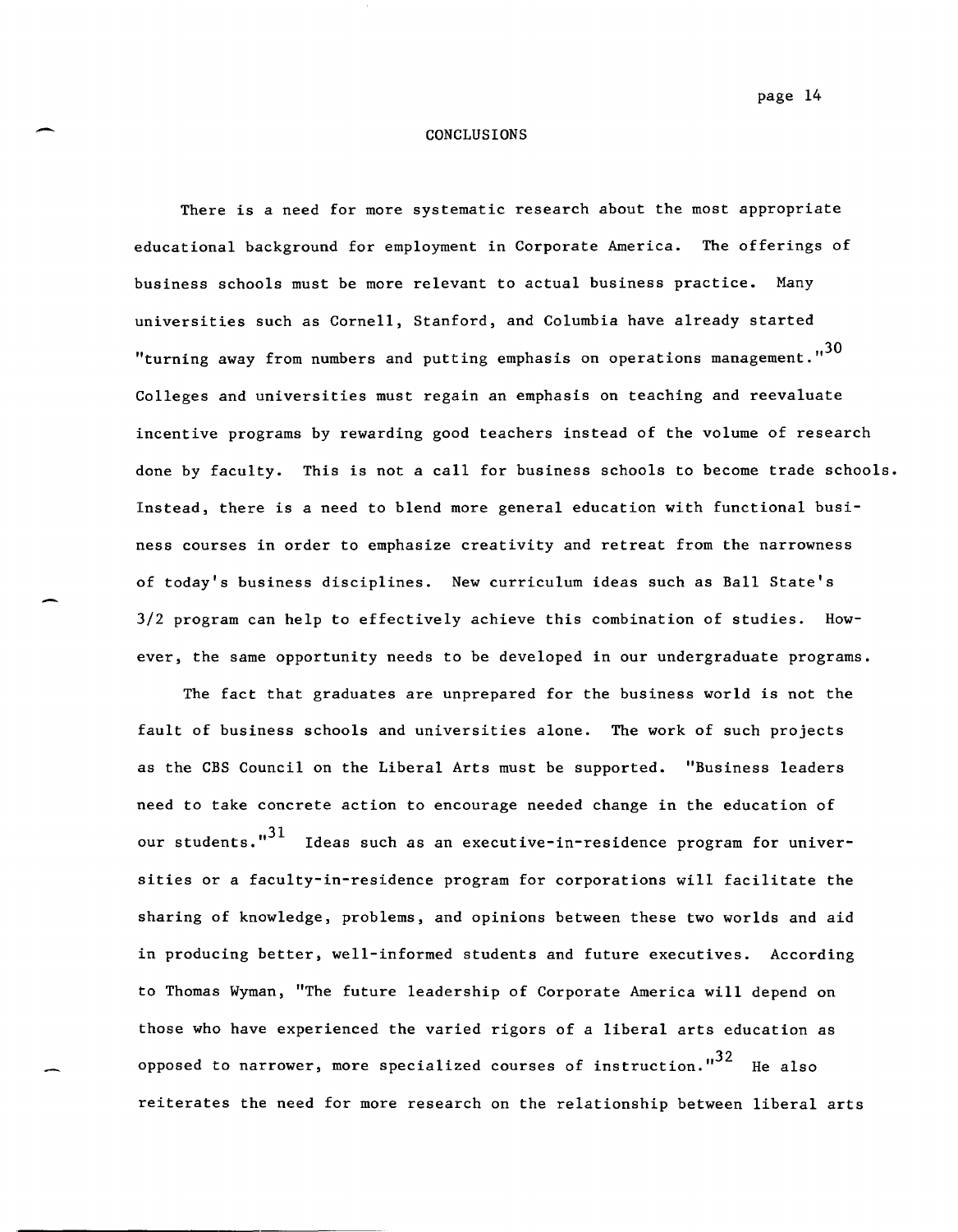education and business leadership. Without such study, college students and potential liberal arts majors, still feel this type of background will stifle their employability. Further, without research support, most corporate leaders will continue to ignore a potential resource that may be invaluable in future years.

Business schools are definitely lacking in producing graduates who can operate successfully in the corporate world. Narrow disciplines need to be expanded to allow more emphasis on communication, analysis, and logic skills. Liberal arts education enables the graduate to acquire the necessary attributes that the business world desires. Further studies on the relationship between a liberal arts education and business success should provide results that support these conclusions. Gradually, more and more businesses and universities will realize the value of this special relationship.

Alfred Sloan, Chairman of General Motors, once wrote:

-

-

"When the annals of our time are recorded, it will most likely be found that the two greatest contributions of our time were the U.S. university and the U.S. corporation: both mighty forces, both uniquely American. If these two forces can go forward together in understanding and cooperation, there is perhaps no problem beyond their joint power for resolution. If however, they choose to go their separate ways, there is no solution of any problem affecting either that is likely to be long lasting."33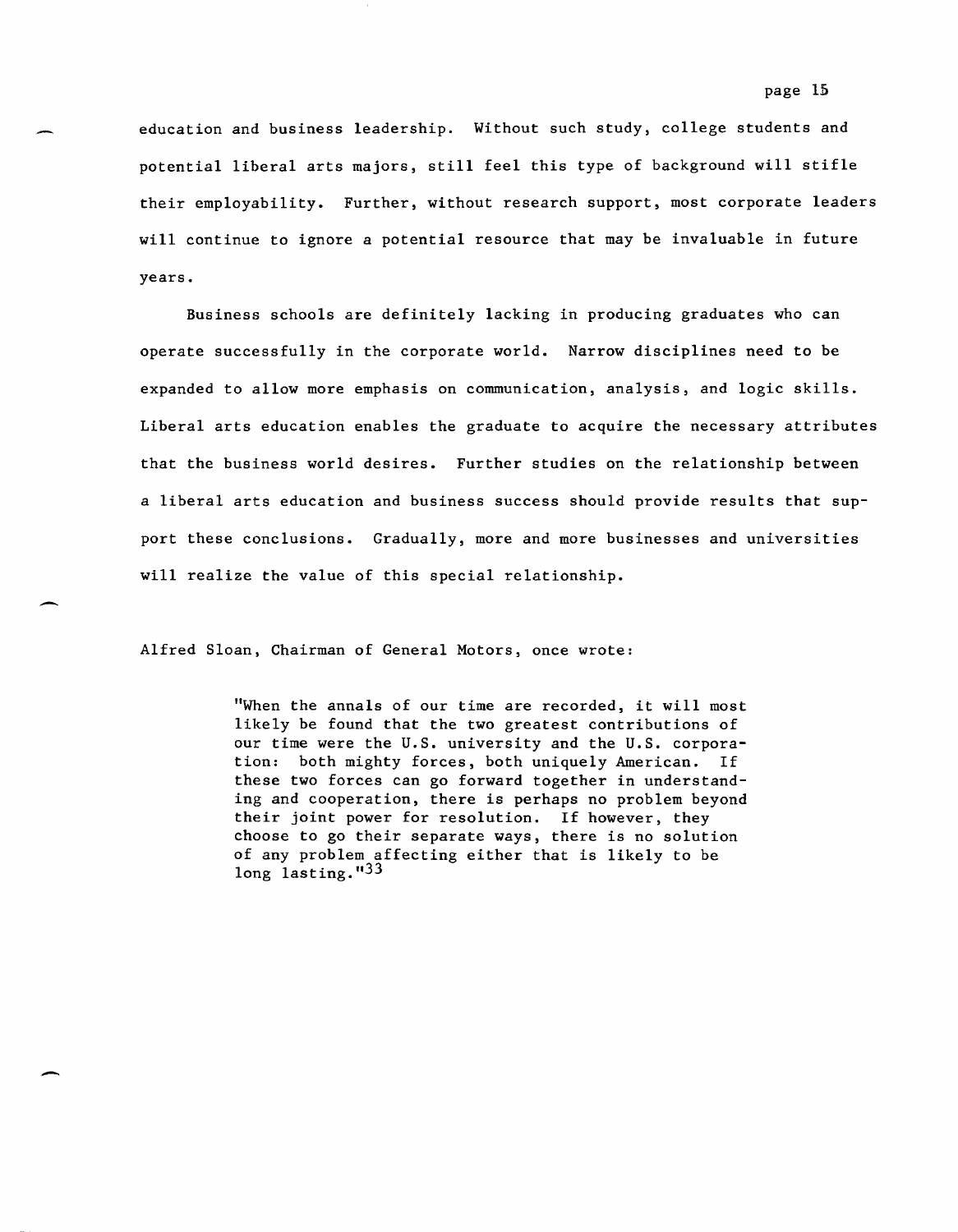#### FOOTNOTES

1 Jack N. Behrman and Richard 1. Levin, "Are Business Schools Doing Their Job?," Harvard Business Review, (January-February 1984) 140-147.

<sup>2</sup> Larry K. Hastic, "A Perspective on Management Education," Financial Management, (Winter, 1982), 56.

 $3$  Thid.

-

4 Behrman, Harvard Business Review, p. 141.

5 Behrman, Harvard Business Review, p. 143

6 Elizabeth Fowler, New York Times, June 30, 1982, p. 18

7 Gary L. Benson, "On the Campus: How Well Do Business Schools Prepare Graduates for the Business World?," Personnel, (July-August 1983), 62

8 "B-Schools Try to Churn Out Entrepreneurs," Business Week, (March 5, 1984), 102.

9 Hastic, Financial Management, p. 58.

10 Behrman, Harvard Business Review, p. 142.

11 Hastic, Financial Management, p. 59.

12 Behrman, Harvard Business Review, p. 142

13 Thomas H. Wyman, "Liberal Learning and the Corporation," an address on the occasion of the presentation of the Benjamin Rush Award, Dickson College, November 14, 1985.

14 Hastic, Financial Management, p. 64.

 $15$  Wyman, p. 4.

16 Hastic, Financial Management, p. 65.

17 Hastic, Financial Management, p. 60.

18 Behrman, Harvard Business Review, p. 142.

19 Benson, Personnel, p. 64.

20 Jean Evangelauf, "Scores on Graduate Admissions Tests Fell From 1964-1982, NIE Study Finds," The Chronicle of Higher Education, (January 30, 1985), p. 23.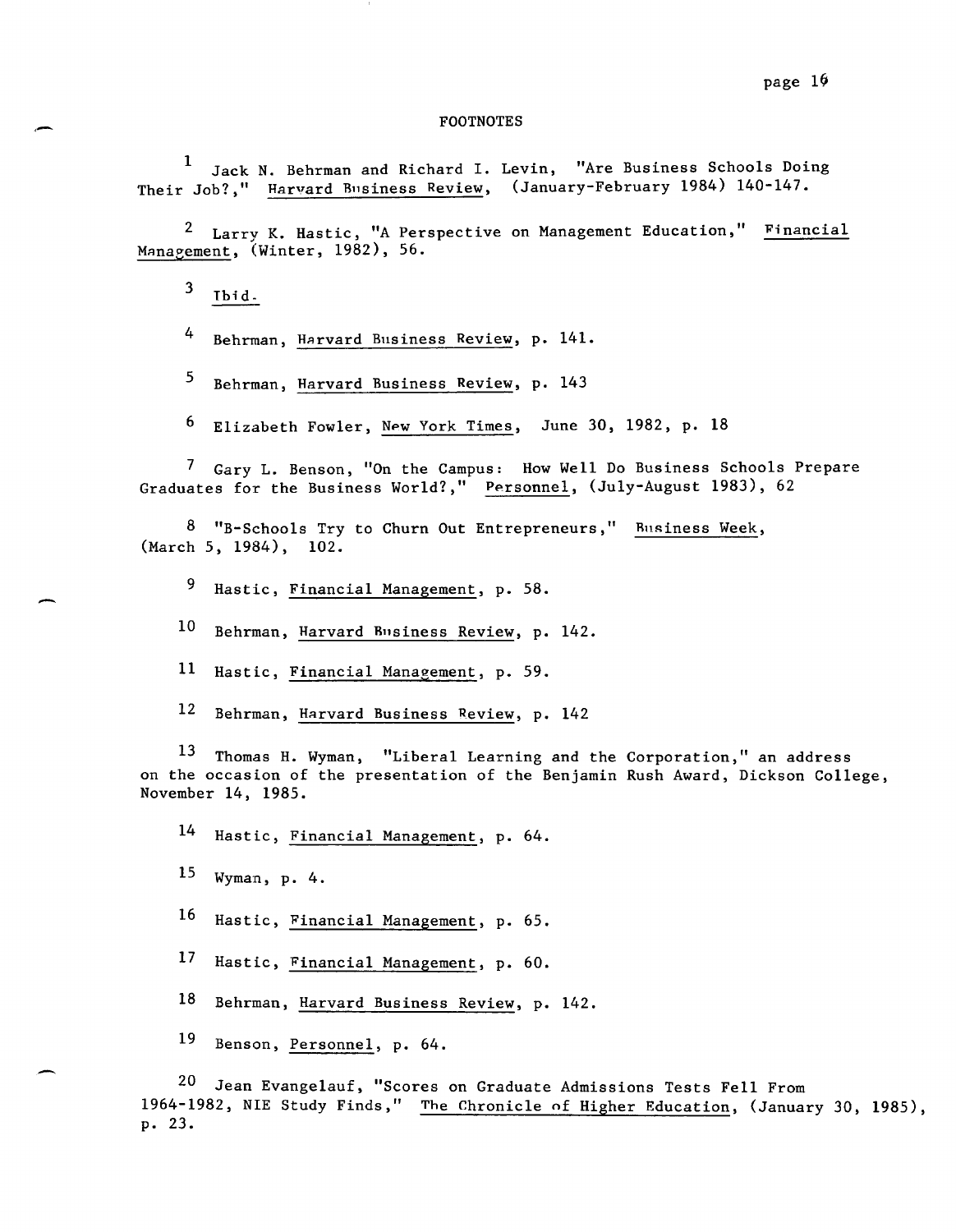# $\begin{array}{c} \texttt{page 17} \\ \texttt{FOOTNOTES} \end{array}$ FOOTNOTES

21 Ibid,

22 Evengelauf, The Chronicle of Higher Education, p. 25.

23 Wyman, "Liberal Learning and the Corporation,"  $p. 4$ .

 $24$  Ibid.

25 Beverly T. Watkins, "For PhD Holders in Humanities, Success in Business Seen Based on Graduate-School Skills, Not Knowledge," The Chronicle of Higher Education, (February 5, 1986), p. 23.

26 Ibid.

27 Behrman, Harvard Business Review, p. 143.

 $28$  Wyman, "Liberal Learning and the Corporation," p. 5.

29 Ibid.

30 "Hard Times Push B-Schools into Basics," Busines Week, (August 30, 1982), p. 33.

31 Hastic, Financial Management, p. 57.

 $32$  Wyman, "Liberal Learning and the Corporation," p. 2.

33 Ibid. , p. 5.